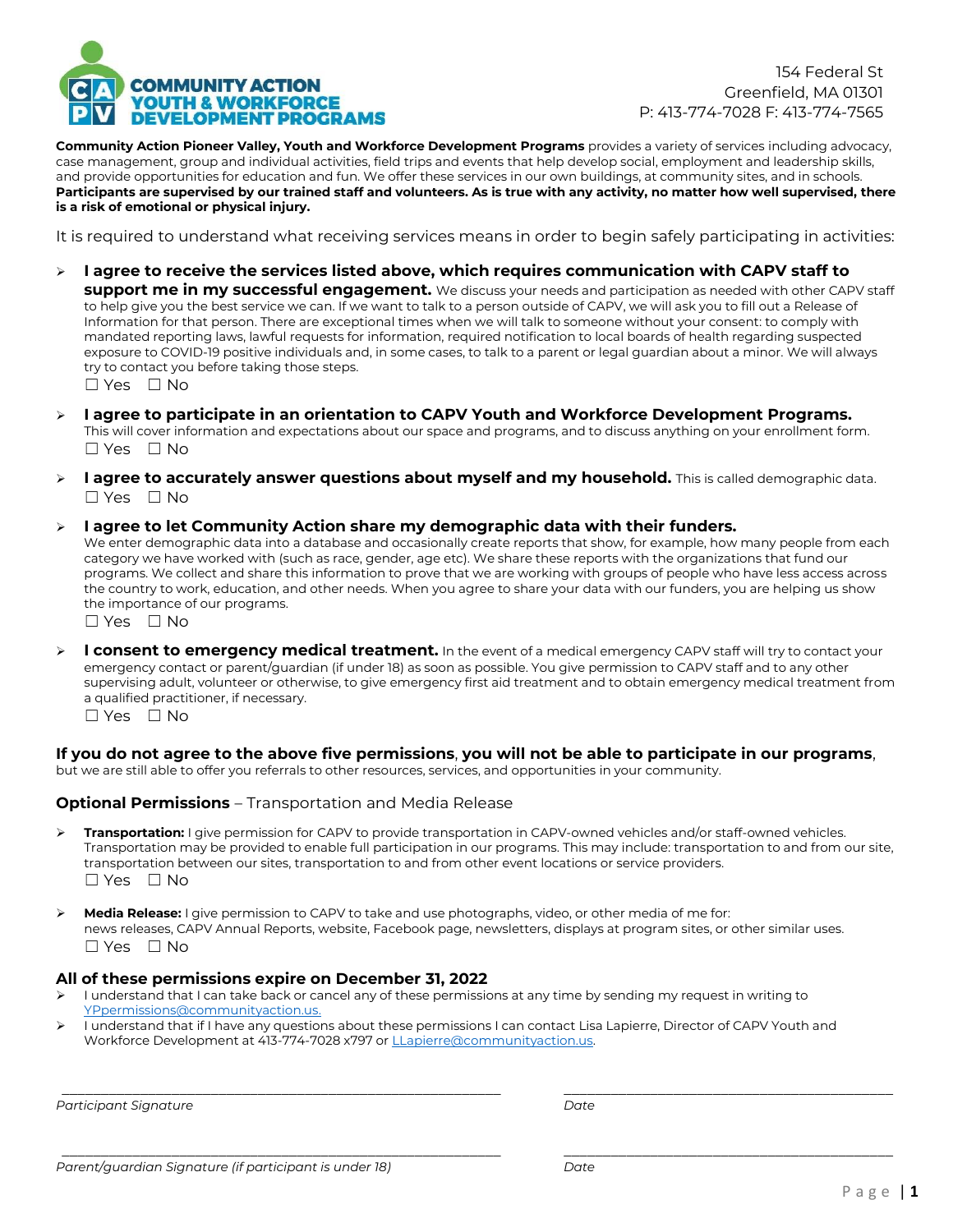# **Program(s) Enrolling/Interested in:**

*If you're not sure, you can list a staff you have been in touch with*

# **Your Information and Contacts**

*Person participating in Youth and Workforce Development programs*

| Current First Name (to be called)                        | Current Last Name (to be called)                            | Pronouns (ex. She/Her, They/Them, He/Him, etc.) |
|----------------------------------------------------------|-------------------------------------------------------------|-------------------------------------------------|
| Legal First Name (if different)                          | Legal Last Name (if different)                              | Date of Birth (MM/DD/YYYY)                      |
| Language Preference<br>(to speak and read/write in)      | Best way to contact you?<br>(phone, email, or another way?) | Any drop off/pick up instructions?              |
| Main Phone –Texting? $\Box$ Yes $\Box$ No                | Other Phone – Texting? $\Box$ Yes $\Box$ No                 | Email Address                                   |
| <b>Street Address</b>                                    | Apartment or Unit                                           | City or Town, Zip Code                          |
| Participant information updates (for administrative use) |                                                             |                                                 |

# **Emergency Contacts**

*Who would you like us to contact in case of an emergency?*

# *First Emergency Contact*

| Name                                                             | Relationship to you                         | Best way to contact them? |
|------------------------------------------------------------------|---------------------------------------------|---------------------------|
| Main Phone - Texting? $\Box$ Y $\Box$ N                          | Other Phone - Texting? $\Box$ Yes $\Box$ No | <b>Email Address</b>      |
| <b>Second Emergency Contact</b>                                  |                                             |                           |
| Name                                                             | Relationship to you                         | Best way to contact them? |
| Main Phone - Texting? $\Box$ Y $\Box$ N                          | Other Phone - Texting? $\Box$ Yes $\Box$ No | <b>Email Address</b>      |
| Parent or Guardian Contact (required if participant is under 18) |                                             |                           |
| Name                                                             | Relationship to you                         | Best way to contact them? |
| Main Phone - Texting? $\Box$ Y $\Box$ N                          | Other Phone - Texting? $\Box$ Yes $\Box$ No | <b>Email Address</b>      |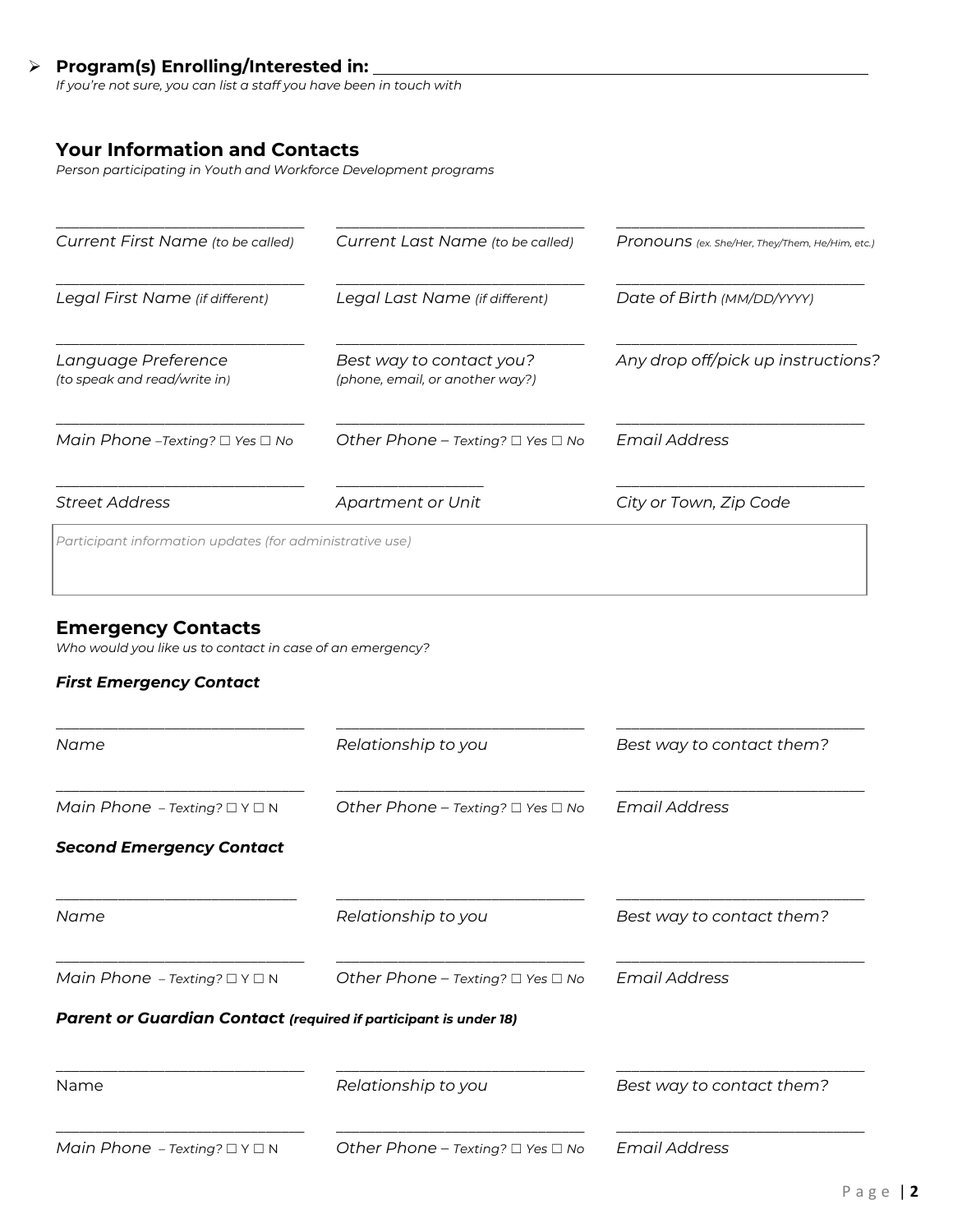# **Participant Health Information**

### **Why do we collect this information?**

We ask about your health in order to make sure our staff know how to keep you safe in our programs. We do not share the answers to these questions with other people or organizations.

 Is there anything you would like us to know about your **health, access needs, or comfort** that would **support you to participate** in our programming or spaces?

*For example a fragrance free space, or a seat where you can see the door, or an agenda to know when breaks are, etc.*

 Do you have **any allergies or medication** that we may need to help you with? *For example, if you carry an EpiPen or are allergic to nuts and need a nut free space, etc.*

# **Participant Demographics**

#### **Why do we collect this information?**

Many of our programs happen because federal, state and private funders give us money to run them. In exchange, the funders ask us to make sure that we are including people in our services from a diverse set of backgrounds. We have to collect information about our participants in ways that match the categories the federal government uses. Once a year, we have to create a report that says the number of people we worked with from each category. The data in the report is used by us (and other social service agencies) to advocate for more services for you and people in your community.

The ultimate "right" answer is the one that you think is right; these categories are not perfect or complete. Please do your best, and if you get confused you can always check "Other" or ask for help.

 What is your **race?** (*check one, or biracial/multiracial if more if you would check more than one) "Race" here refers to one of the categories that the federal government records in their data on social services. It is very possible that you don't see a category here that "fits" you. In that case, you can always check "Other" or ask for help.*

□ American Indian or Alaskan Native □ Black or African American ☐ Biracial or Multiracial ☐ Other ☐ Native Hawai'ian or Pacific Islander ☐ Prefer not to say

| $\Box$ Asian |  |
|--------------|--|
| $\Box$ White |  |
| $\Box$ Othor |  |

#### What is your **ethnicity?** (*check one)*

*"Ethnicity" refers to the "Hispanic or Latino" category that the federal government records in their data on social services. People are*  considered Hispanic or Latino if they have ancestry from Central or South America, or "another Spanish origin." If the answer to this *question is complicated for you, you can always check "Prefer not to say" or ask for help.*

☐ Hispanic or Latino

☐ Not Hispanic or Latino

□ Prefer not to say

#### What is your **gender identity?**  $\blacktriangleright$

*"Gender Identity" refers to how you experience your gender such as woman, man, non-binary, genderqueer, trans femme or woman, trans masculine or man, agender, or something else.*

#### Do you **identify as part** of **any LGBTQIA+ community** or are you **questioning?**

*"LGBTQIA+" here represents lesbian, gay, bisexual, transgender, queer, intersex, and asexual plus any additional categories outside of heterosexuality or cisgender experience such as pansexual, demisexual, non-binary, genderqueer, gender non-conforming, two-spirit, agender, etc.*

| $\Box$ Yes               |
|--------------------------|
| $\Box$ No                |
| $\Box$ Prefer not to say |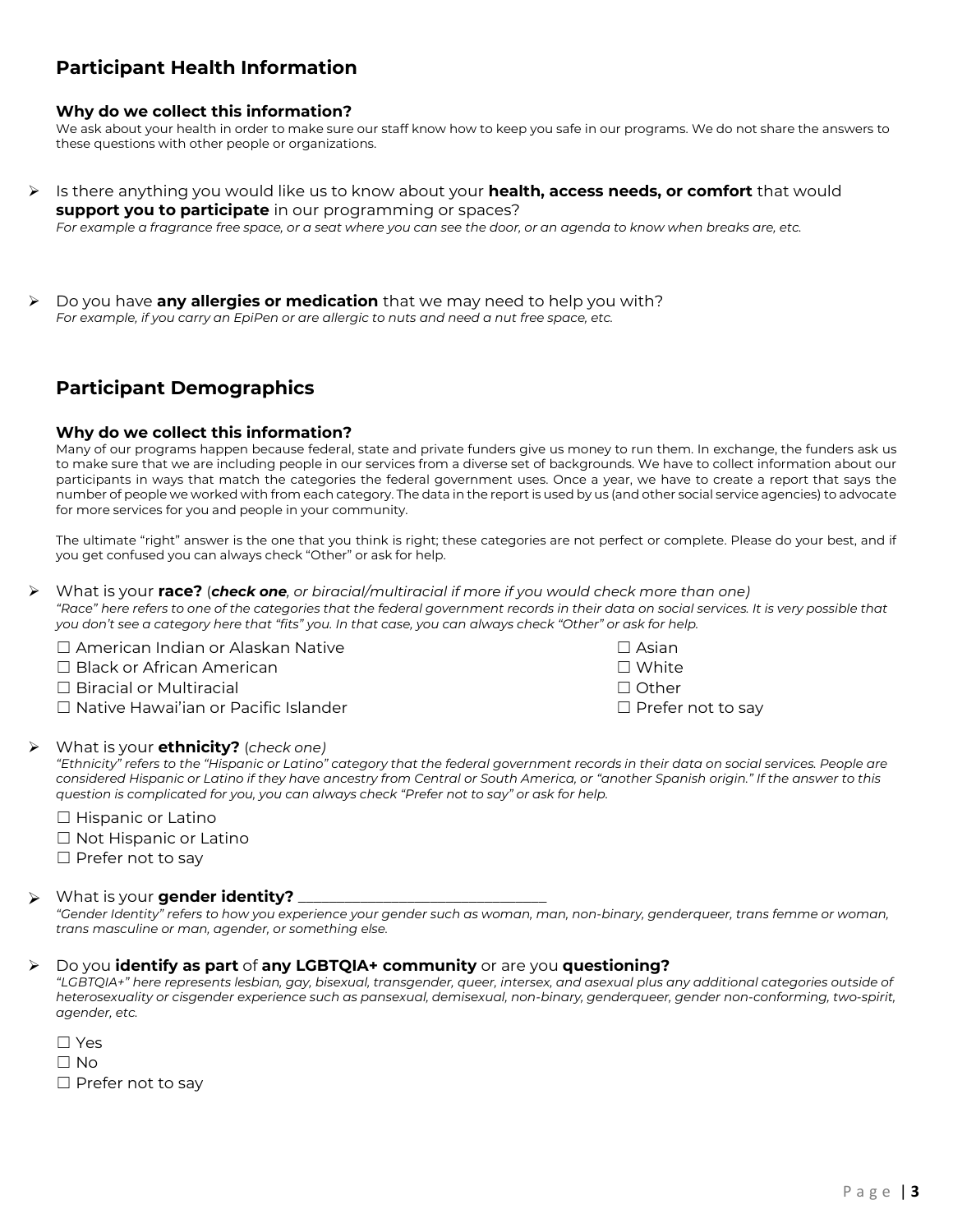# **Participant Demographics, continued**

#### Do have a **disability?**

*"Disability" here means that you have been legally determined to have a disability or you believe you have a condition – developmental, emotional or physical – that restricts your ongoing function in life.*

- ☐ Yes
- ☐ No

□ Prefer not to say

## Have you ever been **involved in the military?**

- $\Box$  Never have served in the military or have no active duty experience
- $\Box$  Actively serve in the military
- □ A military veteran
- □ Prefer not to say

## Are you **currently in school** or **working?**

- $\Box$  Both in school and currently working
- $\Box$  In school or educational program
- ☐ Currently working
- ☐ Not in school and not currently working

## What best describes **your education** so far?

#### *If you are homeschooled or in another alternative learning community, choose the category that seems the best fit for your skills.*

- $\Box$  0-8<sup>th</sup> arade  $\Box$  Attained High school diploma  $\Box$  Graduate of other post-
	- □ 9-12<sup>th</sup> grade and enrolled □ Attained GED/HiSET secondary school
		-
- 
- □ 9-12<sup>th</sup> grade and stopped going □ High school diploma/HiSET □ 2 or 4 year college graduate
	- plus some college
- What best describes **your employment?** *"Employed" means that you have a job which pays you money for your work.*
	- **more** per week **and the season** (Not in Labor Force) **the growing season**
- -
	- ☐ I usually **work less than** ☐ **Not working** but I **have** ☐ I **worked a long time ago**, (Unemployed short term)
	- ☐ I usually **work 30 hours or** ☐ I have **never worked** ☐ I **work on farms** but **only during** (Employed full time) (Migrant Seasonal Farm Worker)
		- **30 hours** per week **worked in the past 6 months** but **not in the past 6 months**
- What kind of **health insurance** do you have? *(check all that apply)*
	- ☐ **I don't** have health insurance ☐ **Medicare** ☐ **Connector Care**
	- ☐ **Masshealth** or Medicaid ☐ **Employer based** health ☐ **MA Children's health**
	- **Direct purchase** (Generally buying insurance yourself full price) □ **□ Other**:
- (Generally for people 65 and older, (Generally for adults to purchase<br>or with disabilities) through the state) or with disabilities)
- (Generally for people with low income insurance (Generally as a benefit insurance (Generally purchased for or disabilities) through your/your family member's job) children through the state)
	-

- 
- ☐ **Purchased independently**/ ☐ **Military** Health Care (including VA) ☐ **I'm not sure** or **prefer not to say**